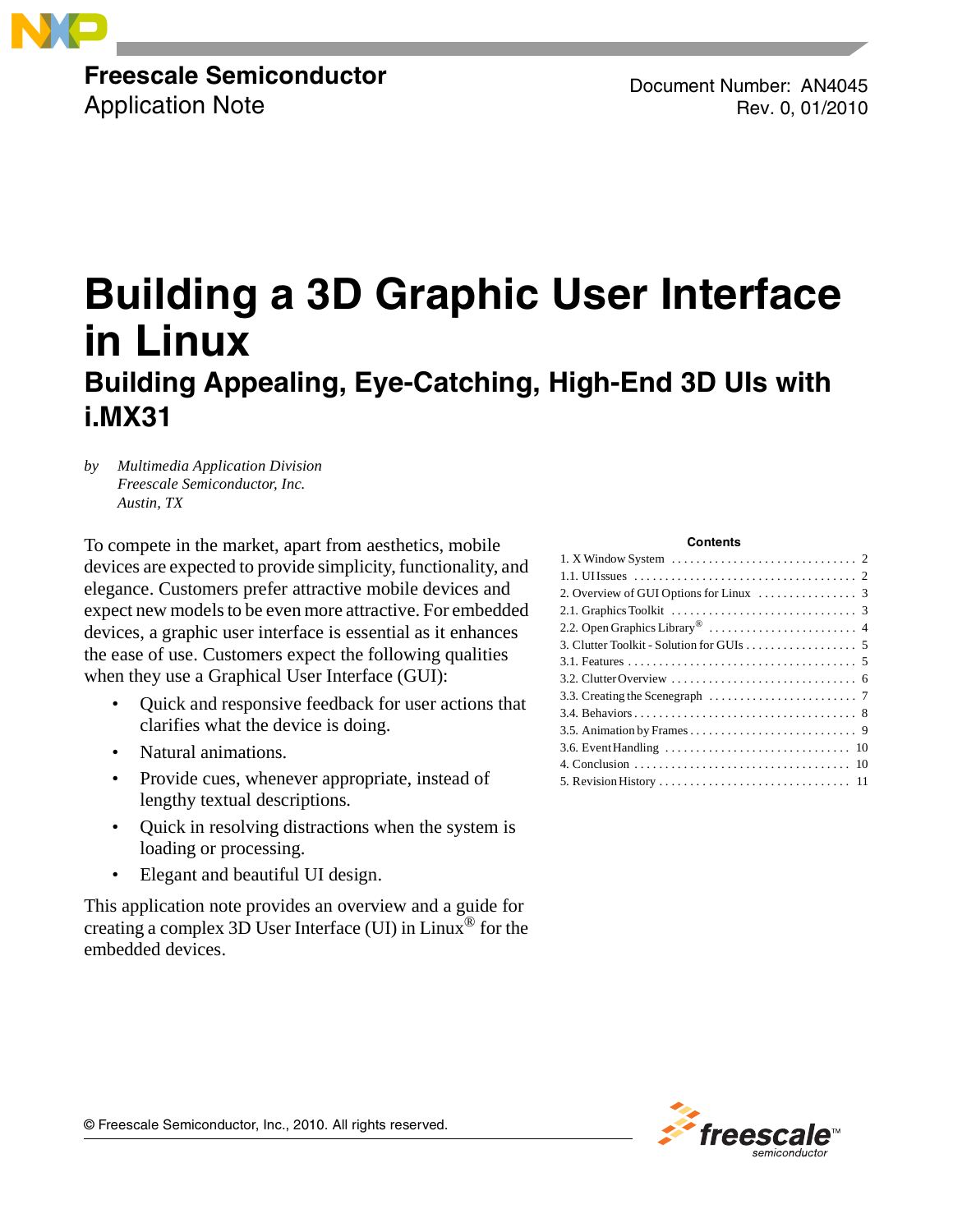

**X Window System**

# <span id="page-1-0"></span>**1 X Window System**

The X Window system (commonly X11 or X) is a computer software system and network protocol that implements X display protocol and provides windowing on bitmap displays. It also provides a standard toolkit and protocol stack to build GUIs in Linux. The X window system is a widely used graphical windowing system in Unix and Linux. It was developed in 1984. The X window system is viable and it is also the standard environment for the Unix windowing systems.

[Figure 1](#page-1-2) shows the screenshot of an X Window system.



**Figure 1. X Window System**

<span id="page-1-2"></span>The X Window system provides the basic framework or primitives for building GUI environments, such as drawing and moving windows on the screen and interacting with a mouse and/or keyboard. The X Window system does not authorize the UI, only the individual client programs handle the authorization. The visual styling of X-based environments varies and different programs provide different interfaces. The X Window system is not a part of the operating system on any of the systems it runs on. It is a user application which is built as an additional layer on top of the host operating system. So, X Window system is network transparent (ability to transmit graphical data over the network and integrate it with applications running and displaying locally) and operating system independent.

The current protocol version of the X Window system (X11) originated in September 1987 and is used in every UNIX system. The X Window system provides the following features:

- Basic framework or primitives.
- Input/Output communication with hardware.
- Network transparency specifically designed to be used over network connections.

The X Window system is often used through high-level abstraction libraries such as Graphics Toolkit (GTK), Qt, Simple Direct media Layer (SDL), Evas, Tk, Xaw, Motif, and so on.

## <span id="page-1-1"></span>**1.1 UI Issues**

X window system does not contain any specification for UI or most inter-application communications. This results in different interfaces and applications that do not work in synchronization. Generally, graphic programmers address the application's look and feel and communication by coding a specific desktop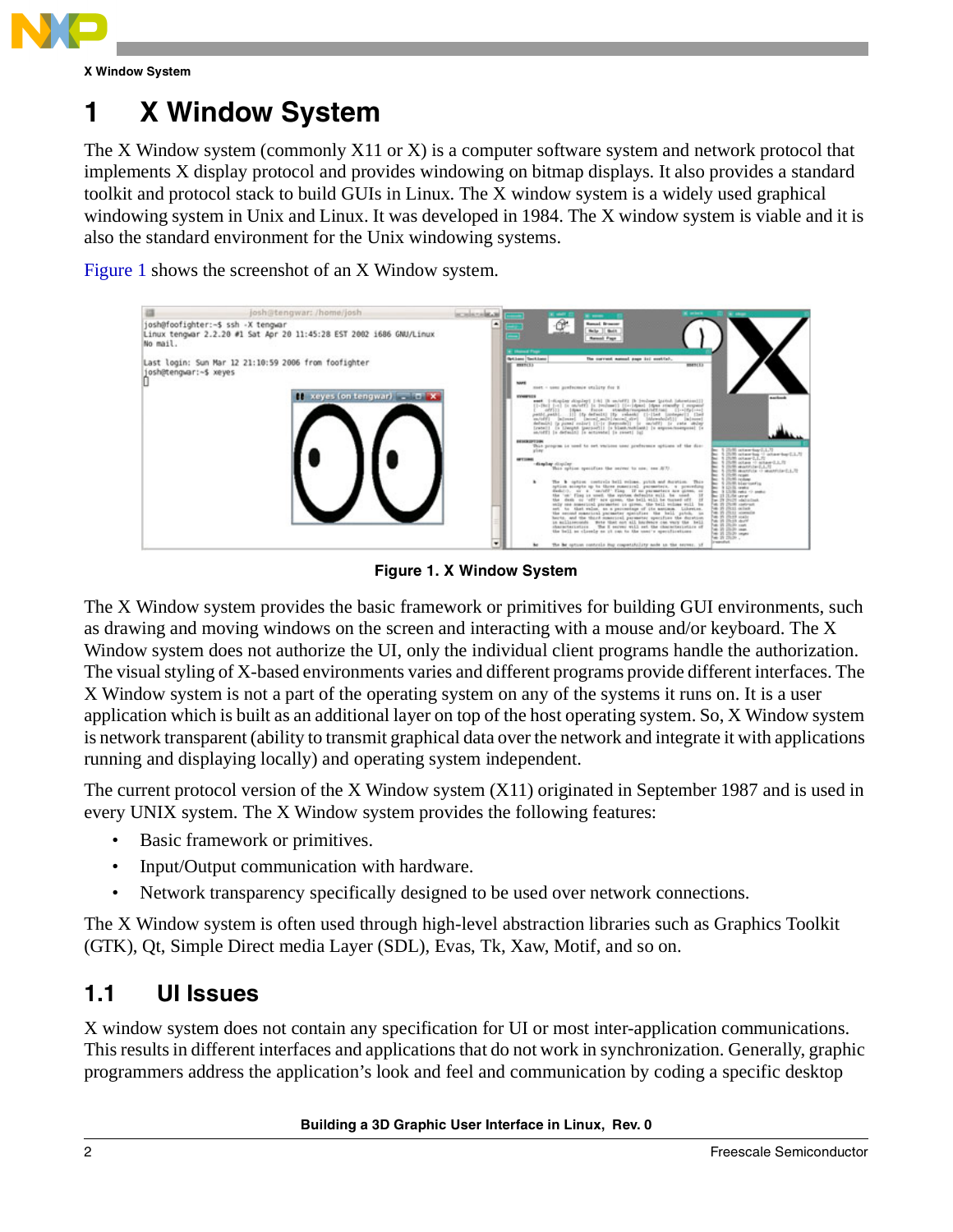

environment or a widget toolkit. This avoids dealing with the Inter-Client Communications Convention manual (ICCCM), which is a standard for inter operability between X Window system clients in the same X server.

# <span id="page-2-0"></span>**2 Overview of GUI Options for Linux**

This section describes the GUI options for Linux.

### <span id="page-2-1"></span>**2.1 Graphics Toolkit**

Graphics Toolkit (GTK) is a library for creating graphical UIs similar to the Motif's look and feel. It is one of the most popular toolkits for the X Window system. GTK is designed to be small and efficient, but flexible enough to allow programmers to create interfaces and uses a variety of standard UI widgets.GTK provides several container widgets which can be used to control the layout of the UI elements.

GTK is summarized as follows:

- Created to help development of the GNU Image Manipulation Program (GIMP) with X windows system.
- Focuses on visual widgets (buttons, text box, and so on).
- Allows non-X11 platforms usage.
- Basic free-drawing operations.
- Adopted by GNOME project due to its Lesser General Public License (LGPL).

[Figure 2](#page-2-2) shows an application developed using GTK, which has better capabilities and more flexibility than X Window system.



**Figure 2. Application Developed Using GTK**

<span id="page-2-2"></span>GTK presents this flexibility in a uniform framework. Specifically, it supports object oriented programming that is well adapted to the purposes of a UI toolkit. It also provides a reasonable solution and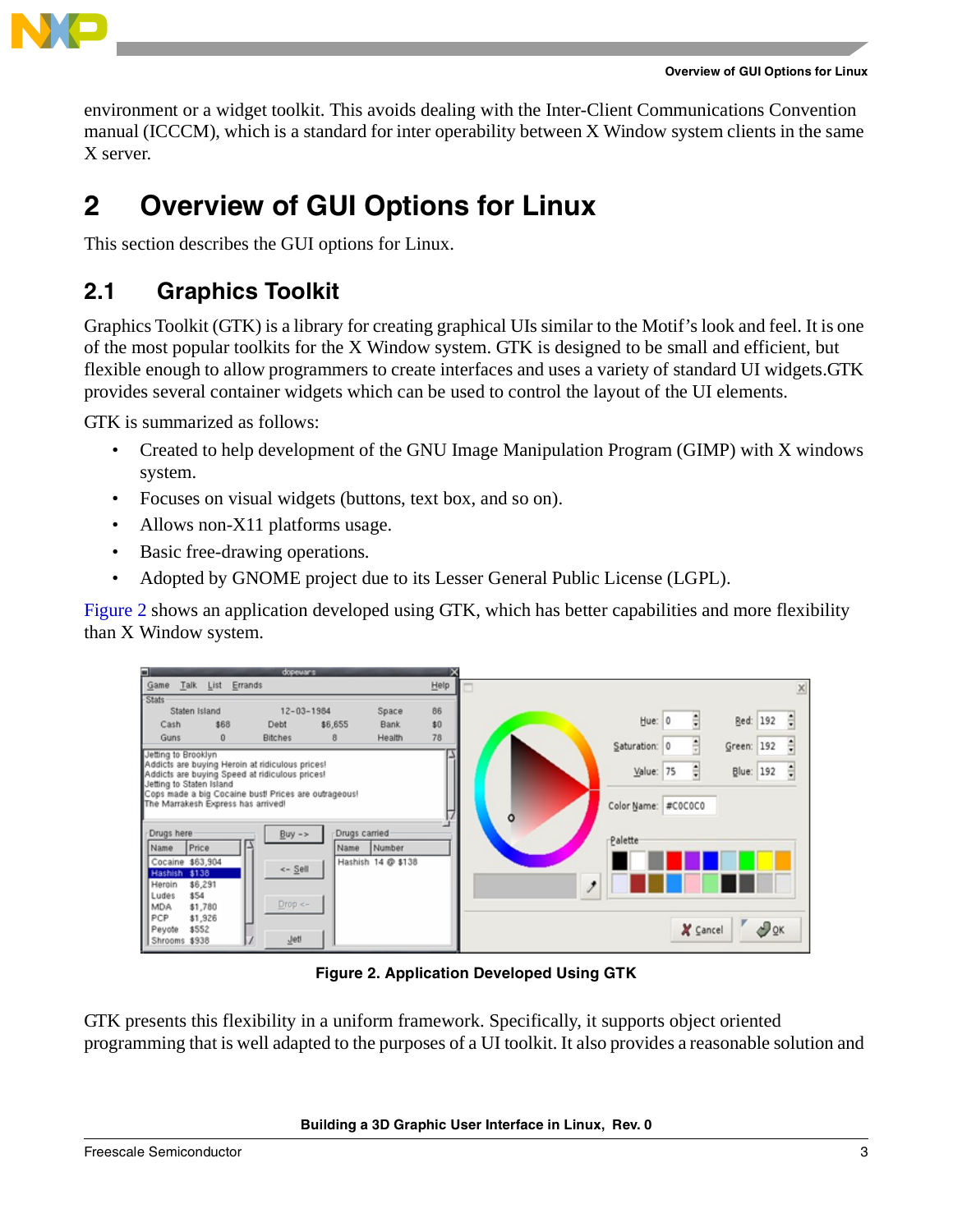

disciplined programming interface. These features make it easy and reliable to access GTK from languages other than C.

However, GTK is limited in many ways, such as nature of being multiplatform (and multi-flavor), and lead to a non native look and feel. The framework is pixel-level based so building a semi-complex application need a very significative effort from the developer, because animation and transitions have to be implemented from scratch. Finally, GTK does not support 3D in any way, so anything 3D related is not possible using GTK.

## <span id="page-3-0"></span>**2.2 Open Graphics Library**®

The Open Graphics Library (OpenGL) is the most widely adopted 2D and 3D graphics application programing interface (API) in the industry. It is used in thousands of applications to wide variety of computer platforms.

The Open GL is an industry-adopted standard for hardware and software, which is present in every device that has 3D acceleration. It is very powerful and flexible and is adopted by GNOME project due to its LGPL license. It can perform basic free-drawing operations.

The main features of Open GL are as follows:

- Focuses on 3D (2D is handled as consequence).
- Fast triangle/rectangle/polygon drawing.
- Fast matrix transformations (scale, rotate, shear, perspective).
- Fast alpha blend—a process of convex combination of two colors allowing for transparency effects in computer graphics.

[Figure 3](#page-3-1) shows the Open GL graphic images.



**Figure 3. Open GL Graphic Images**

<span id="page-3-1"></span>Although OpenGL is an widely adopted standard for graphics, it is not very friendly for developing GUIs. Every frame or button should be a set of triangles projected in 2D on a plane (screen) and input has to be given by picking rays or by buffer-analysis. Currently, most Linux graphic card drivers (X servers) do not support hardware-accelerated OpenGL for remote applications. They support hardware acceleration for local applications only.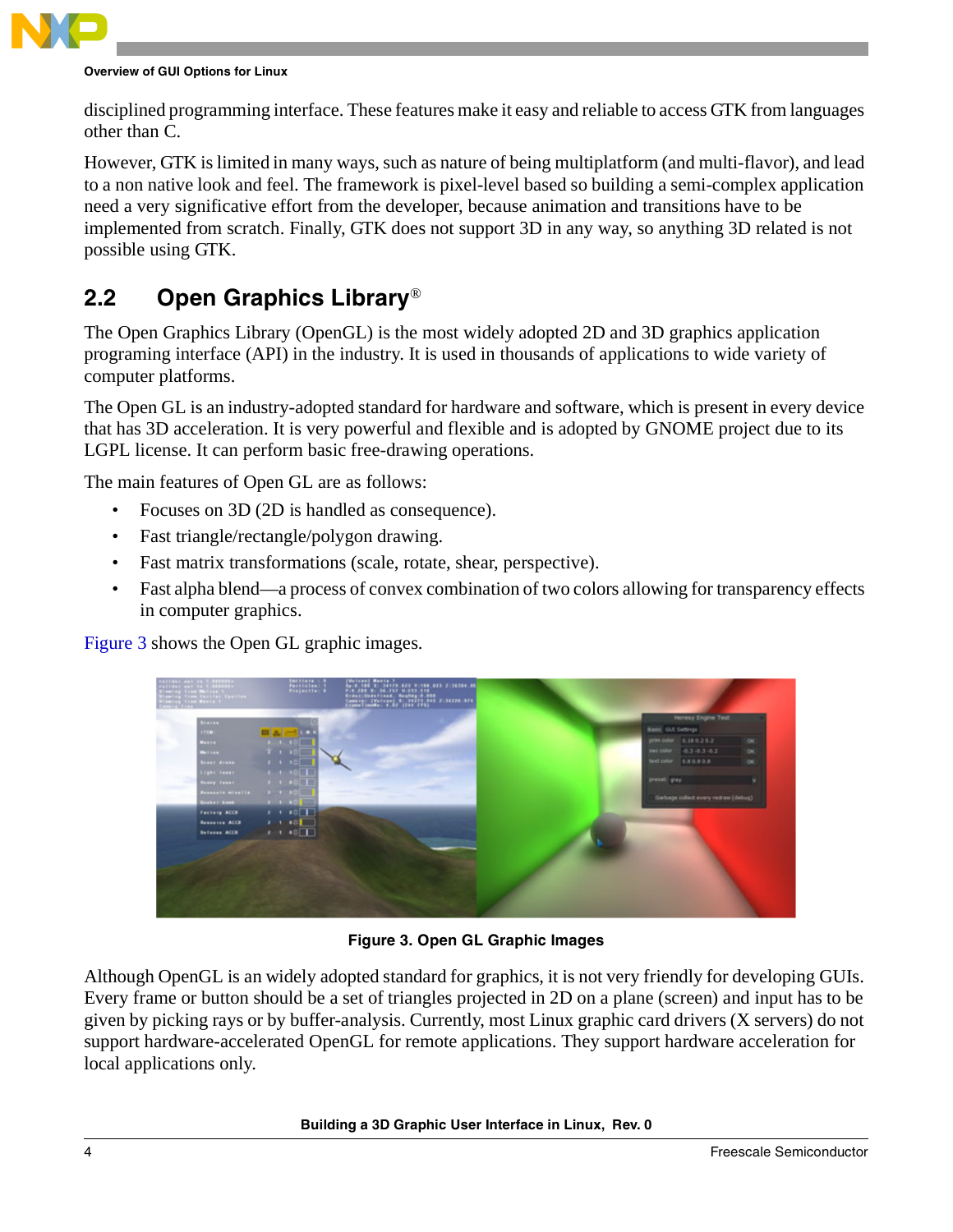

## <span id="page-4-0"></span>**3 Clutter Toolkit - Solution for GUIs**

This section describes the Clutter toolkit.

### <span id="page-4-1"></span>**3.1 Features**

Clutter is an open source software library for creating fast, visually rich and animated GUIs. It uses Open GL for Embedded Systems (OpenGL ES) for rendering with an API which hides the underlying GL complexity from the developers. So, the Clutter API is easy to use, efficient and flexible.

Clutter has the following features:

- Scene-graph of layered 2D interface elements manipulated in 3D space by positioning, grouping, transparency, scaling, clipping, and rotation.
- Frame based animation engine providing path interpolation, transitions, and other custom effects by behaviors and timelines, which are introduced to simplify 3D and 2D effects creation.
- Advanced input event handling.
- Custom Pango renderer providing efficient internationalized 8-bit unicode transformation format (UTF8) text rendering.
- Support for high end Open GL features such as shaders and fixed base operators (FBOs).
- Support for media playback with GStreamer, Cairo graphics rendering, GTK+ embedding, Bo.
- Object oriented design by GObject with a familiar GTK+ like API.
- Runs on Linux, with back end window system support for GLX (OpenGL Extension to the X Window System), EGL, WGL, simple direct media layer (SDL) and Cocoa.
- Support for mobile devices with fixed point internals and portability across Open GL, OpenGL ES 1.1 and OpenGL ES 2.0.

Clutter aims to be nonspecific. It implements no particular style, rather provides a rich generic foundation that facilitates rapid and easy creation of higher level tool kits tailored to specific needs.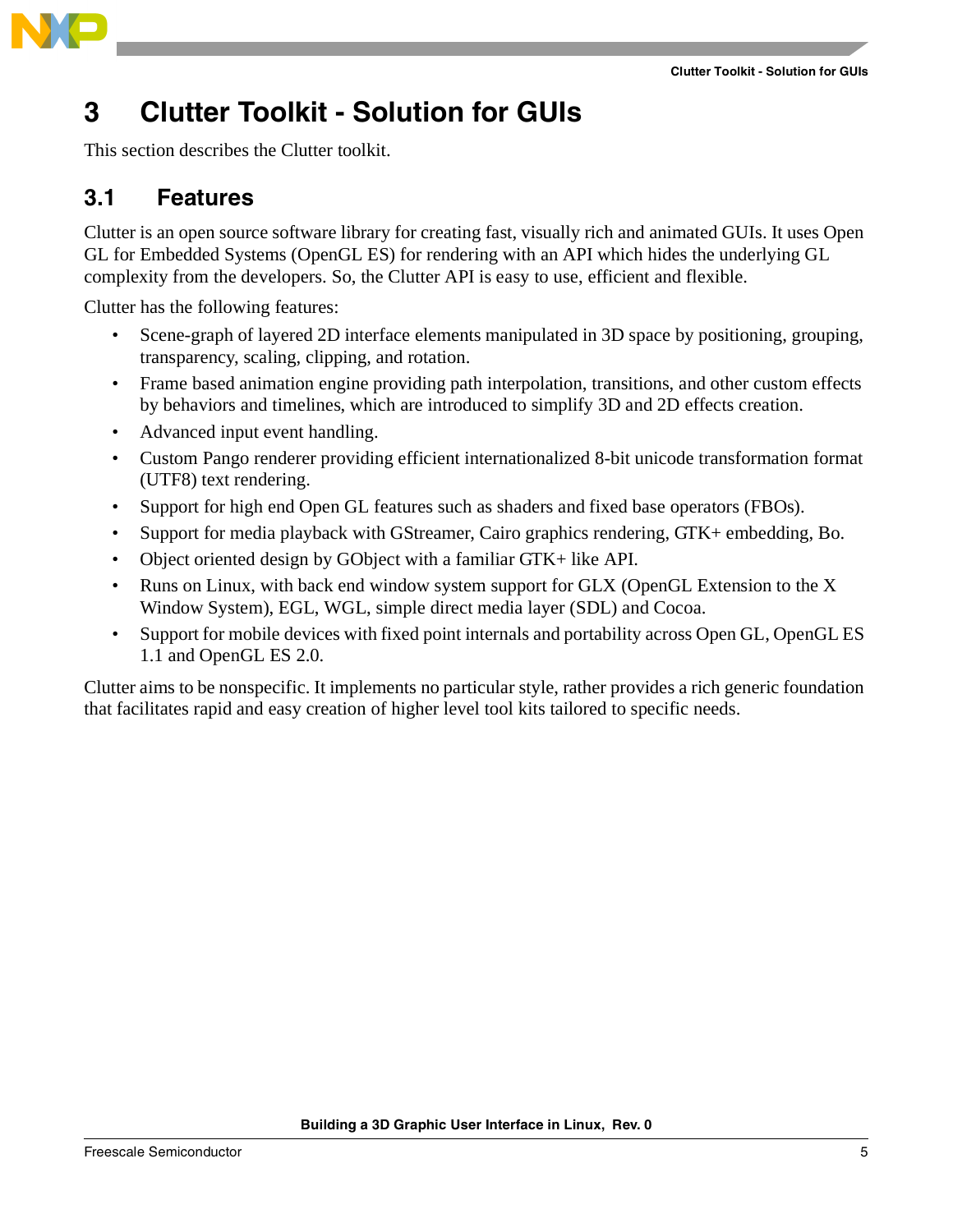

**Clutter Toolkit - Solution for GUIs**

### [Figure 4](#page-5-1) and [Figure 5](#page-5-2) show Clutter images.

<span id="page-5-1"></span>**SI La** 



**Figure 4. Clutter Images**

123456



**Figure 5. Clutter Images**

### <span id="page-5-2"></span><span id="page-5-0"></span>**3.2 Clutter Overview**

Clutter semantics work by having a stage (a window) and then adding actors (widgets) to the stage and manipulating through the actor API. Actors can contain child actors (for example, ClutterGroup) and they can be manipulated as a whole.

Animations and visual effects can be created using the timelines and behaviors. Timelines provide accurate frame based animations. Behaviors further extend this by taking a timeline, a control function (ClutterAlpha) and then applying to actors as to modify a property as a function of time.

The following steps are used to show the basic structure (base actors and containers) of clutter workflow:

1. The following code declares the objects:

**Building a 3D Graphic User Interface in Linux, Rev. 0**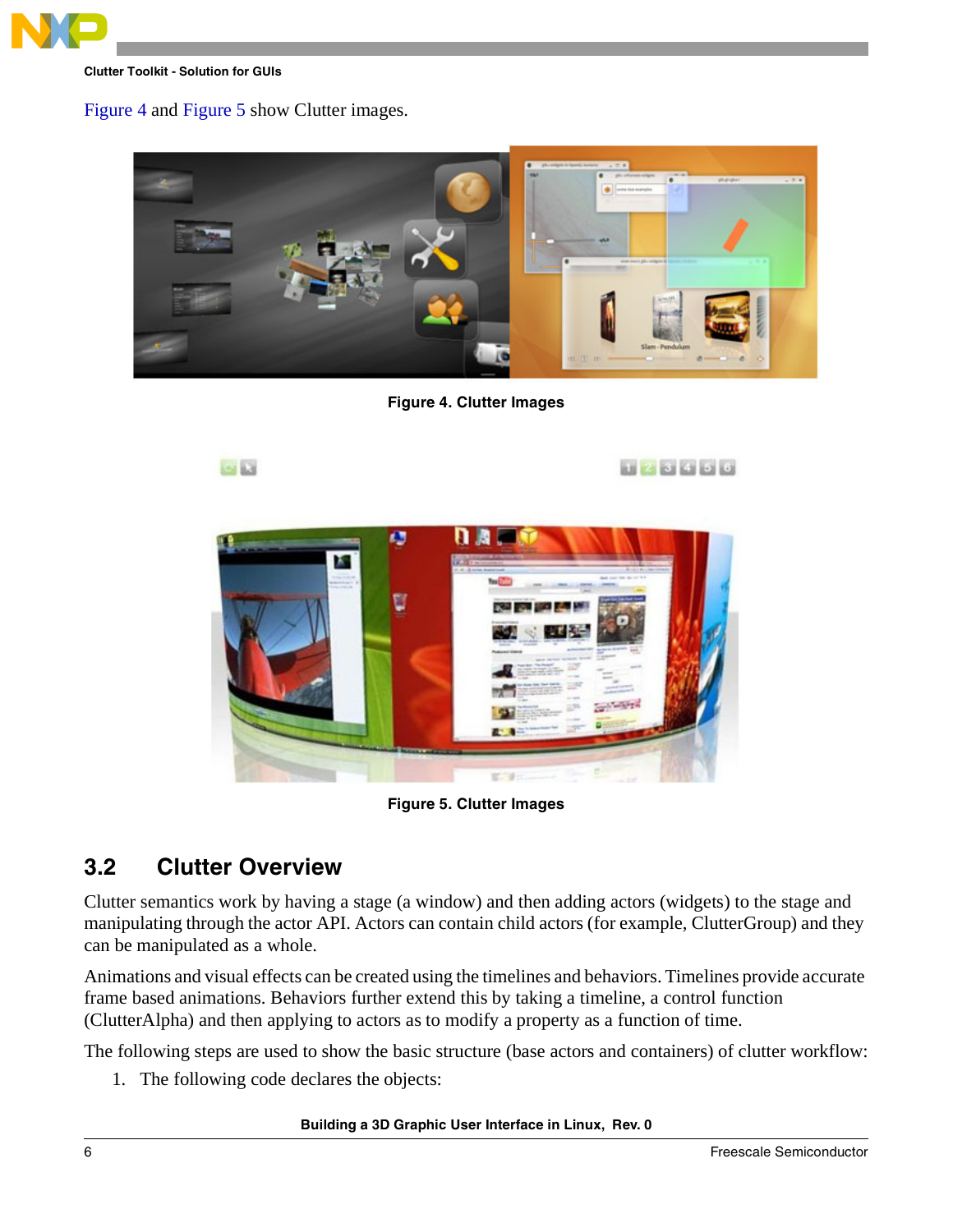

```
ClutterActor *stage;
ClutterTimeline *main_timeline;
```
2. The following code explains initialization of objects (pseudo objects), after declaration:

```
clutter_init(&argc, &argv);
stage = clutter_stage_get_default();
ClutterColor stage_color = \{ 0x00, 0x00, 0xff, 0xff \};
clutter_stage_set_color(CLUTTER_STAGE (stage), &stage_color);
clutter_actor_set_name(stage,"stage");
clutter_actor_set_size (stage, SCREEN_WIDTH, SCREEN_HEIGHT);
```
ClutterActor—Base abstract class for all visual stage actors.

[Example 1](#page-6-1) shows a simple layout of the clutter base objects, which are the Actor, Box, Layout and container.

#### **Example 1. Layout of the Clutter Base Objects**

<span id="page-6-1"></span>ClutterActor \*desktops\_main\_root;

ClutterContainer—Interface for implementing container actors.

```
desktop_container = clutter_group_new();
desktop_root = clutter_group_new();
```
ClutterLayout—Interface for implementing layouts

ClutterBox—Base class for layout containers

3. The images are loaded to use them as textures in the program:

```
GdkPixbuf *temp_img;
temp_img = gdk_pixbuf_new_from_file("images/background.jpg", NULL);
desktop_center = clutter_texture_new_from_pixbuf(temp_img);
clutter_actor_set_name(desktop_center,"Center desktop");
```
### <span id="page-6-0"></span>**3.3 Creating the Scenegraph**

After base actors and containers are created, they must be ordered in a scenegraph (tree).

The following steps are used to order them in a scenegraph:

1. The code for declaring the main nodes is a follows:

```
clutter_container_add(CLUTTER_CONTAINER(stage),main_root); 
clutter_container_add(CLUTTER_CONTAINER(desktops_main_root),desktop_container);
clutter_container_add(CLUTTER_CONTAINER(desktop_container),desktop_center);
```
In this code, main\_root, desktops\_main\_root, desktop\_container, and desktop\_centers are the main nodes of our data structure. Desktop backgrounds (images) and icons are added as children of these main nodes.

2. The code for adding desktop background and icons as children of the main node is as follows.

```
clutter_container_add(CLUTTER_CONTAINER(icons_root),back_icon);
clutter_container_add(CLUTTER_CONTAINER(icons_root),(main_icons[0]));
clutter_container_add(CLUTTER_CONTAINER(icons_root),main_icons[1]);
After they are created and added to the scenegraph, the code is operated to perform its basic 
operation of actor to modifying its position using the code shown below:
```
**Building a 3D Graphic User Interface in Linux, Rev. 0**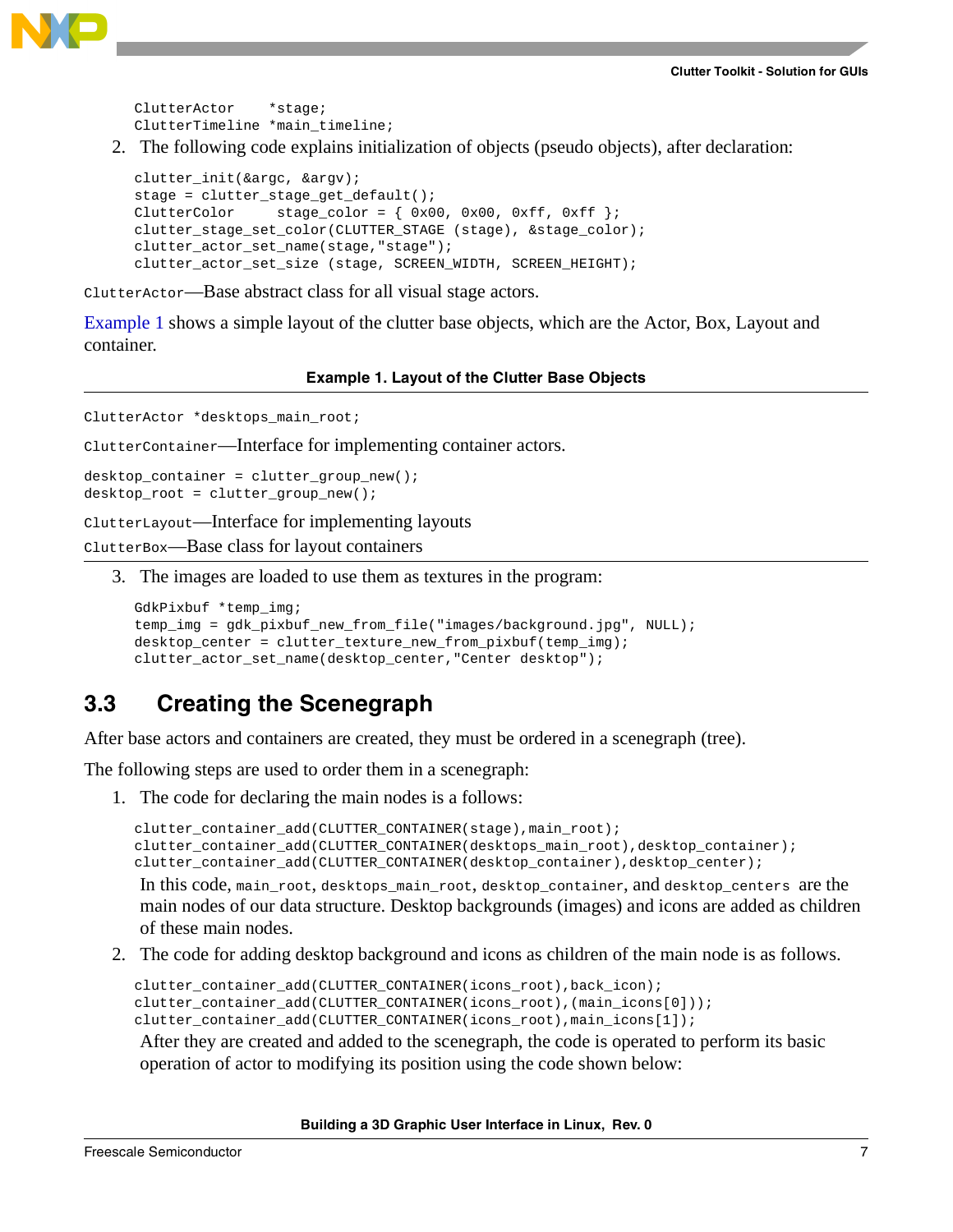

**Clutter Toolkit - Solution for GUIs**

```
clutter_actor_set_position(back_icon,10,640);
clutter_actor_set_position(main_icons[0],70,15);
clutter_actor_set_position(desktop_container,0,0);
```
Position is set in a 2D plane, however, it is also possible to change its depth with the following function:

```
clutter_actor_set_depth(desktop_container,-480);
```
Here the position of the desktop\_container is changed, so that all its children are also affected. This desktop is 480 units far from the camera.

[Figure 6](#page-7-1) shows the clutter images having all the above works.



**Figure 6. Image Representing the Clutter**

## <span id="page-7-1"></span><span id="page-7-0"></span>**3.4 Behaviors**

A behavior is a controller object for ClutterActor, which is used to control one or more properties of an actor (such as its opacity, or its position). A Clutter behavior is controlled by an alpha function stored inside a ClutterAlpha object. An alpha function depends solely on time. The alpha function computes a value which is then applied to the properties of the actors controlled by a behavior.

The following are some of the predefined behaviors provided by Clutter:

- ClutterBehaviorPath, which controls the position of a set of actors making them walk along a set of nodes.
- ClutterBehaviorOpacity, which controls the opacity of a set of actors.
- ClutterBehaviorScale, which controls the width and height of a set of actors.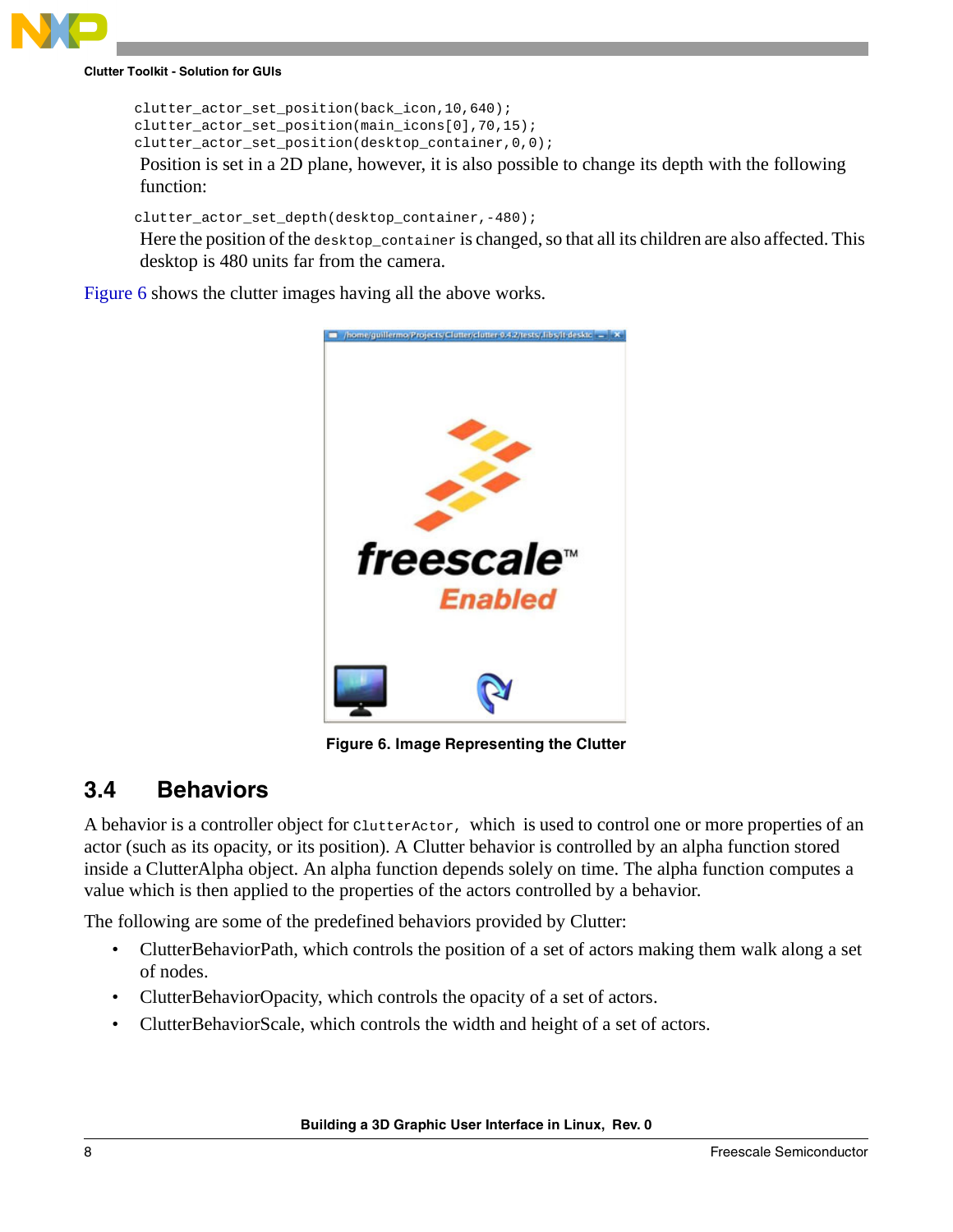

The following program helps to start the behavior:

• The following code creates timeline and specifies number of frames per second and number of frames the animation lasts

```
ClutterTimeline *tl_selection;
tl selection = clutter_timeline_new(15,30);
```
The following code creates the alpha function:

```
ClutterAlpha *alpha = clutter_alpha_new_full (tl_selection, 
CLUTTER_ALPHA_SMOOTHSTEP_DEC, NULL, NULL);
```
• The following code creates the behavior:

```
ClutterBehaviour *r_behave;
r_behave= clutter_behaviour_rotate_new(alpha,CLUTTER_Y_AXIS,CLUTTER_ROTATE_CW,45,5);
```
The following code executes the behavior:

```
clutter_behaviour_rotate_set_center(r_behave,SCREEN_WIDTH/2,0,
offset_z-SCREEN_HEIGHT/2);
clutter_behaviour_apply(r_behave,desktop_container);
```
• This last function is used to start the behavior that is previously created, see [Section 3.5,](#page-8-0)  ["Animation by Frames,](#page-8-0)" for more information.

The following function starts the behavior that was created previously:

clutter\_timeline\_start(tl\_selection);

### <span id="page-8-0"></span>**3.5 Animation by Frames**

Clutter has a powerful and flexible framework for animating actors. The basis of it is the ClutterTimeline class which represents time period in frames. A ClutterTimeline takes two parameters—total number of frames and frame rate (in frames per second).

Once a signal (new-frame) is created, it can be attached and then on starting it

(clutter\_timeline\_start()), the signal callback is called every time a new frame is reached. Using this callback and the current frame number, the information can be used to modify actor properties and produce an animation.

The following code shows how  $g$ -signal-connect() calls a callback function on new frame() in every frame, so the user can perform animations:

```
void desktop_transtion(ClutterContainer *container)
{
        ClutterTimeline *transition_timeline = clutter_timeline_new(30,30);
        g_signal_connect(transition_timeline,"newframe",G_CALLBACK(on_new_frame),container);
        clutter_timeline_start(transition_timeline);
}
```
The following code is called for every frame receiving a timeline, the actual frame number, and the data to be modified (Actor, Containers, so on.):

```
void on new frame(ClutterTimeline *timeline, gint frame num, gpointer data
{
ClutterAction *qroup = CLUTTER ACTOR(data);clutter_actor_set_position(group,0,-transition_direction*frame_num*(32));
}
```
#### **Building a 3D Graphic User Interface in Linux, Rev. 0**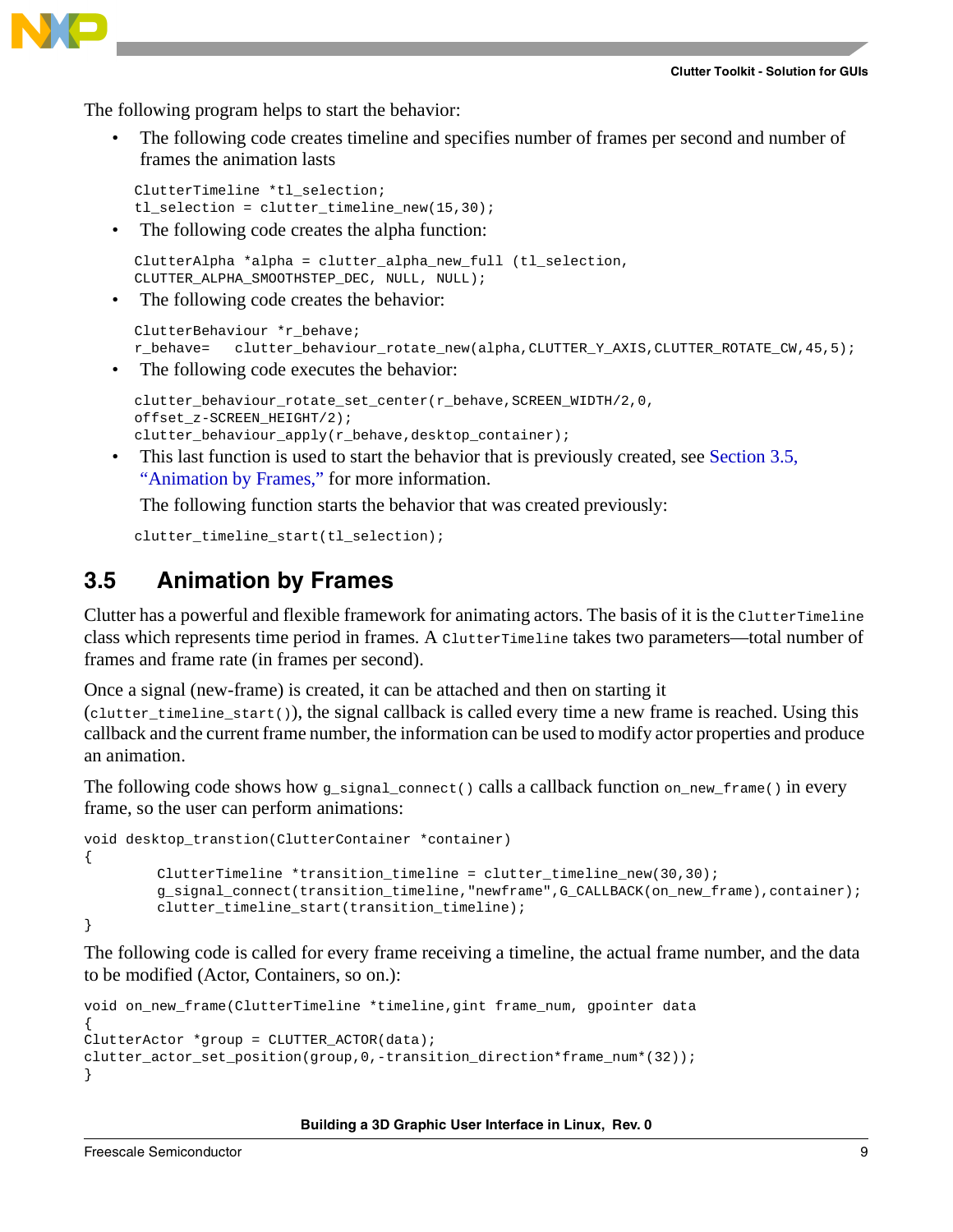

**Conclusion**

The actor's position is changed in every frame, achieving a smooth animation.

## <span id="page-9-0"></span>**3.6 Event Handling**

Clutter handles events in an efficient way. The events are as follows:

- Key event
- Mouse motion
- Mouse Scroll
- **Touchscreen**
- **Buttons**
- Additional devices

First the events are bind to the stage using  $g$ \_signal\_connect(). The following code binds the events to the stage:

g\_signal\_connect(stage,"event",G\_CALLBACK(input\_cb),NULL)

This means that when an input is registered, the function input\_cb() is called. [Example 2](#page-9-2) is a sample code that explains the input\_cb() function call.

### **Example 2. Sample Code to Call the input\_cb()**

```
void input_cb (ClutterStage*stage, ClutterEvent*event, gpointer data)
{
ClutterActor *current_actor;
current_actor = clutter_stage_get_actor_at_pos(stage,x,y);
switch (event->type)
{
        case CLUTTER_KEY_PRESS:
        len = g_unichar_to_utf8 (clutter_keysym_to_unicode (event->key.keyval), keybuf);
        keybuf[len] = '\0';printf ("- KEY PRESS '%s'\n", keybuf);
        break;
        case CLUTTER_KEY_RELEASE:
         len = g_unichar_to_utf8 (clutter_keysym_to_unicode (event->key.keyval), keybuf);
        keybuf[len] = '\0';printf ("- KEY RELEASE '%s'\n", keybuf);
        break;
        case CLUTTER_MOTION:
         // printf("- MOTION\n");
        break;
        case CLUTTER_BUTTON_PRESS:
         }
}
```
## <span id="page-9-1"></span>**4 Conclusion**

Clutter is a good solution for building GUIs and is easy to setup on th i.MX31. It reduces the development time and gives a fast and stylish implementation of a GUI build on OpenGL. Clutter is strongly recommend to build GUIs in Linux for the i.MX31 since, it is already used in the industry and does not use an API, which takes a longer development time.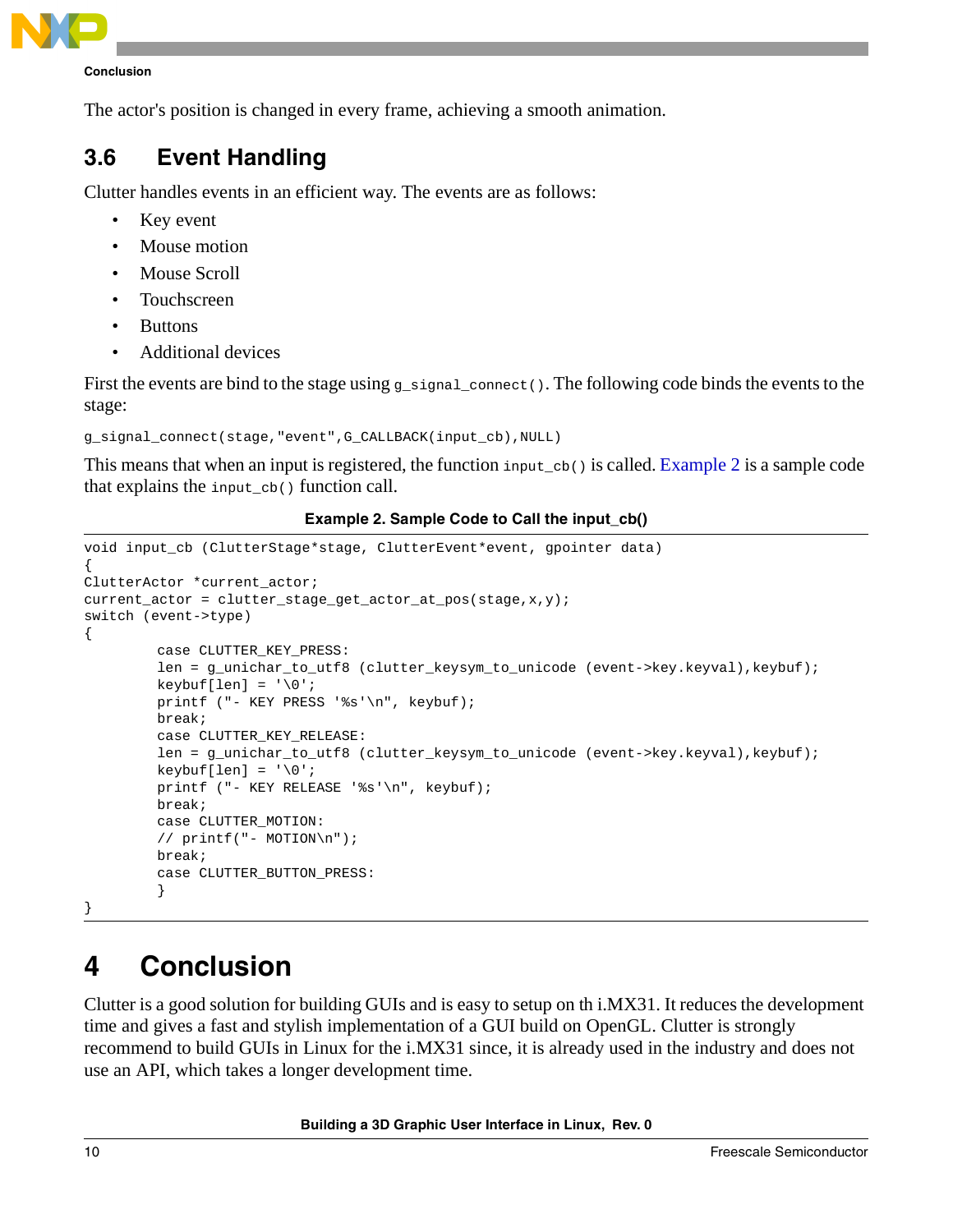

## <span id="page-10-0"></span>**5 Revision History**

<span id="page-10-1"></span>[Table 1](#page-10-1) provides a revision history for this application note.

| Rev.<br>Number | <b>Date</b> | <b>Substantive Change(s)</b> |
|----------------|-------------|------------------------------|
|                | 01/2010     | Initial release.             |

### **Table 1. Document Revision History**